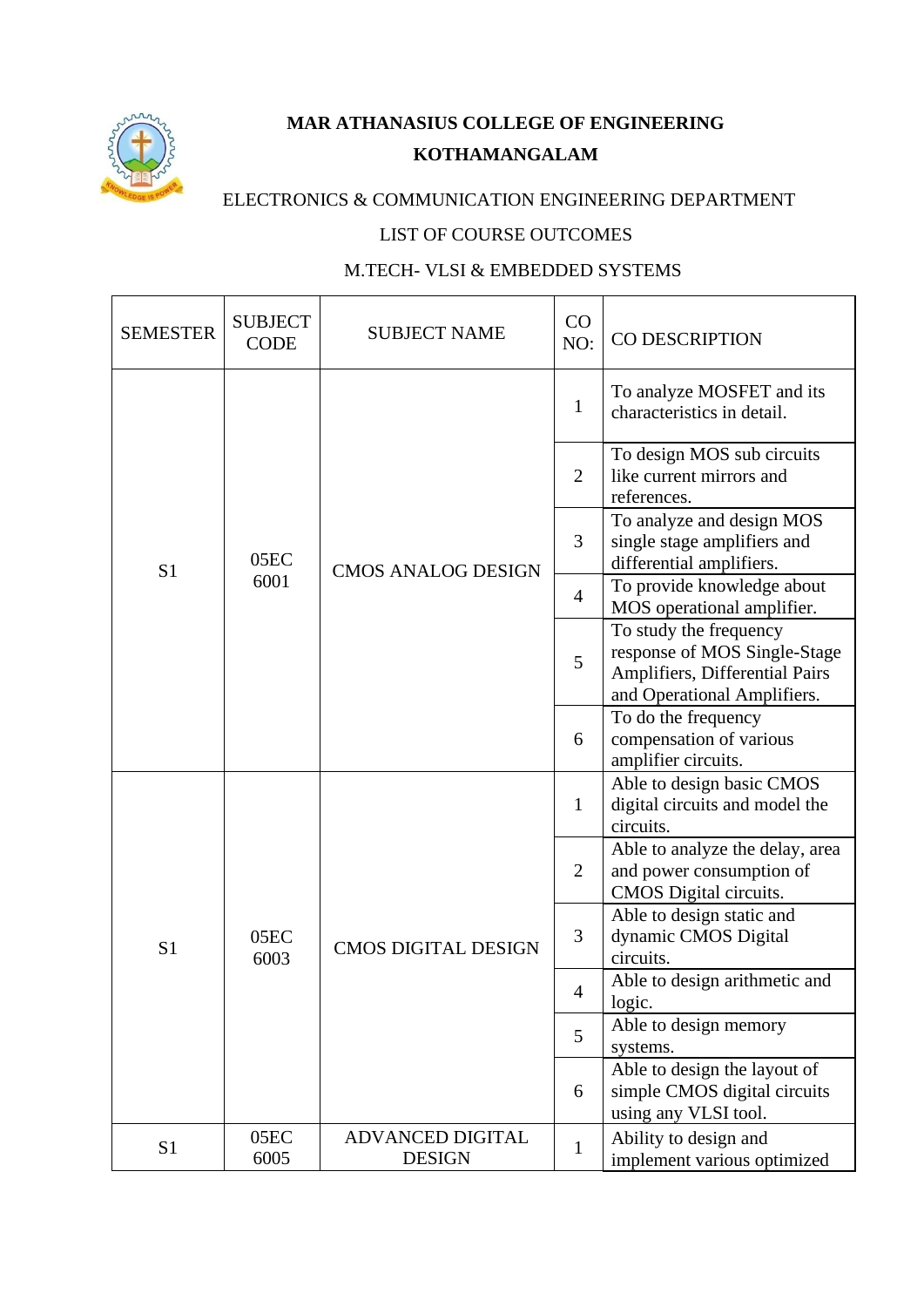|                |              |                                      |                                                                                       | combinational and sequential<br>digital circuits.                                                                                                                                               |
|----------------|--------------|--------------------------------------|---------------------------------------------------------------------------------------|-------------------------------------------------------------------------------------------------------------------------------------------------------------------------------------------------|
|                |              |                                      | $\overline{2}$                                                                        | An ability to understand the<br>different switching algebra<br>theorems, apply them for logic<br>functions and describe the<br>operation and timing<br>constraints for latches and<br>registers |
|                |              |                                      | 3                                                                                     | Learn methods to design<br>clocked sequential circuits<br>using state diagrams and<br>tables, state reduction and state<br>assignment methods                                                   |
|                |              |                                      | $\overline{4}$                                                                        | Students should be able to<br>learn the benefits and<br>drawbacks of the various<br>design methods for solving a<br>problem.                                                                    |
|                |              | 5                                    | Students should be able to<br>design a Register Transfer<br>level circuit             |                                                                                                                                                                                                 |
|                |              | 6                                    | Students will understand the<br>design optimization and trade-<br>off considerations. |                                                                                                                                                                                                 |
|                |              |                                      | $\mathbf{1}$                                                                          | Students will be able to study<br>DSP processor and interfaces                                                                                                                                  |
| S <sub>1</sub> | 05EC<br>6007 | <b>EMBEDDED</b><br><b>PROCESSORS</b> | $\overline{2}$                                                                        | Students will be able to study<br>ARM processor and interfaces                                                                                                                                  |
|                |              |                                      | 3                                                                                     | The students will be able to<br>select hardware and software<br>components for optimized<br>performance.                                                                                        |
|                |              |                                      | 4                                                                                     | The students will have<br>knowledge regarding the<br>embedded networking, sensors<br>and transducers along with<br>their applications.                                                          |
|                |              |                                      | 5                                                                                     | The students will be<br>acquainted with usage of<br>advanced development tools                                                                                                                  |
|                |              |                                      | 6                                                                                     | Students will be able to<br>develop embedded systems<br>using advanced embedded<br>processors                                                                                                   |
|                | 05EC         | FPGA BASED SYSTEM                    | $\mathbf{1}$                                                                          | Understand the basic concepts<br>of verilog HDL                                                                                                                                                 |
| S <sub>1</sub> | 6011         | <b>DESIGN</b><br>(ELECTIVE 1)        | $\overline{2}$                                                                        | Design and optimize complex<br>combinational circuits                                                                                                                                           |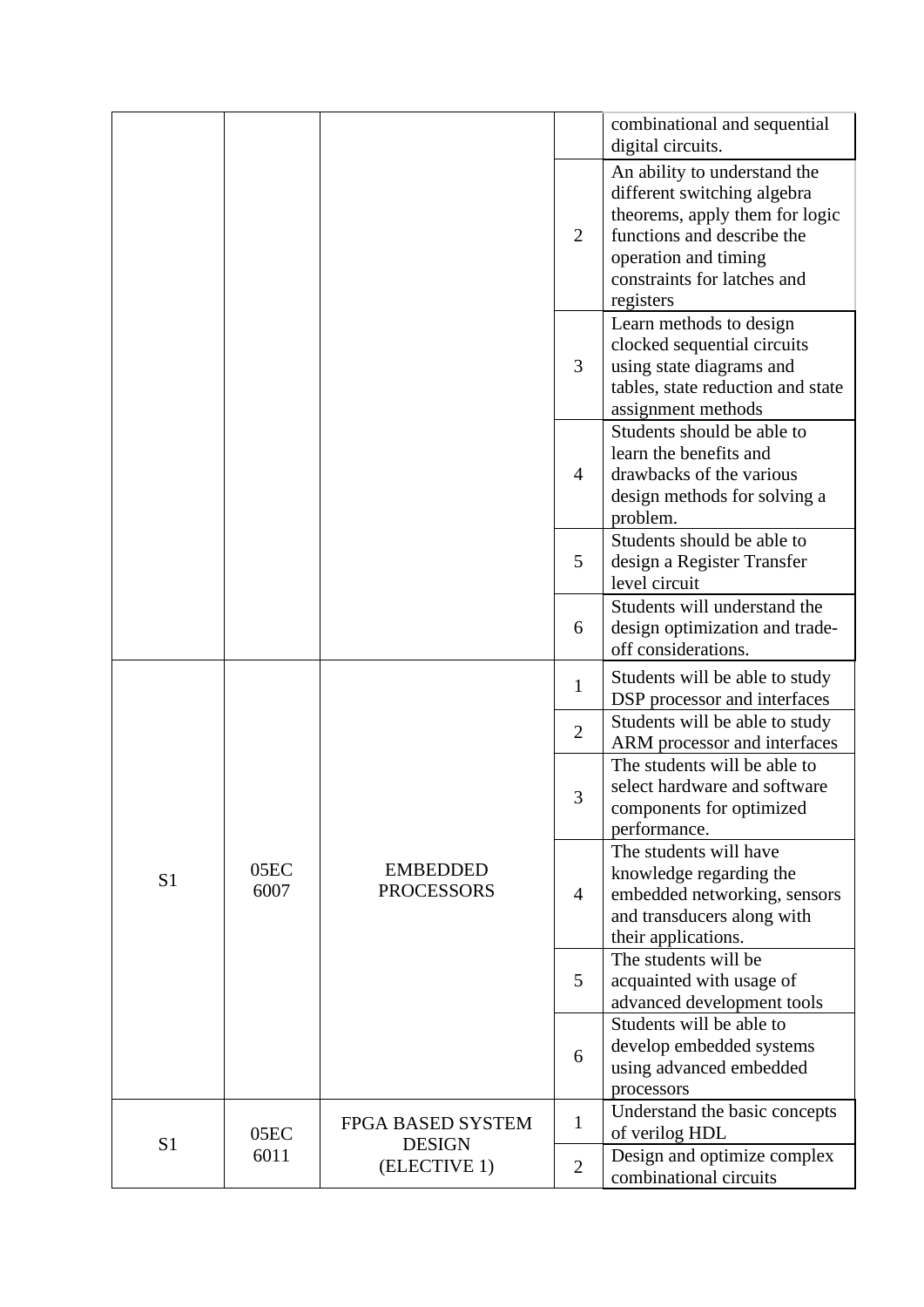|                |      |                                                                       | 3<br>$\overline{4}$ | Design and model digital<br>circuits with verilog HDL at<br>behavioral, structural and RTL<br>levels<br>Develop testbenches to<br>simulate combinational and<br>sequential circuits<br>Design a universal |
|----------------|------|-----------------------------------------------------------------------|---------------------|-----------------------------------------------------------------------------------------------------------------------------------------------------------------------------------------------------------|
|                |      |                                                                       | 5                   | asynchronous receiver and<br>transmitter<br>Design graphic mode and text                                                                                                                                  |
|                |      |                                                                       | 6                   | mode VGA controller                                                                                                                                                                                       |
|                |      |                                                                       | $\mathbf{1}$        | The students will have<br>systematic approach towards<br>the embedded system design.                                                                                                                      |
|                |      |                                                                       | $\overline{2}$      | Standard system design<br>methodologies.                                                                                                                                                                  |
| S <sub>1</sub> | 05EC | <b>MODELLING OF</b><br><b>EMBEDDED</b><br><b>SYSTEMS (ELECTIVE 1)</b> | 3                   | Modelling of hardware and<br>software components.                                                                                                                                                         |
|                | 6013 |                                                                       | 4                   | Software and hardware<br>synthesis, functional<br>connectivity and sharing.                                                                                                                               |
|                |      |                                                                       | 5                   | System startup methods, boot<br>up codes.                                                                                                                                                                 |
|                |      |                                                                       | 6                   | Tools for design of software<br>and hardware, simulation and<br>verification.                                                                                                                             |
|                |      |                                                                       | 1                   | Will be able to apply concepts<br>of<br>semiconductor device physics<br>and principles to the<br>microelectronics industry.                                                                               |
|                |      | <b>SEMICONDUCTOR</b>                                                  | $\overline{2}$      |                                                                                                                                                                                                           |
|                | 05EC | <b>DEVICE</b>                                                         | 3                   |                                                                                                                                                                                                           |
| S <sub>1</sub> | 6015 | PHYSICS AND<br><b>MODELLING</b><br>(ELECTIVE 1)                       | $\overline{4}$      | Understand how devices and<br>integrated circuits are<br>fabricated.                                                                                                                                      |
|                |      |                                                                       | 5                   | Advanced concepts of<br>semiconductor device<br>modelling.                                                                                                                                                |
|                |      |                                                                       | 6                   | Modern trends in the<br>microelectronics industry.                                                                                                                                                        |
| S <sub>1</sub> | 05EC | <b>RESEARCH</b>                                                       | 1                   | Students are able to develop a<br>basic framework of research<br>process.                                                                                                                                 |
|                | 6077 | <b>METHODOLOGY</b>                                                    | $\mathbf{2}$        | Students will be able to<br>understand the basic concepts                                                                                                                                                 |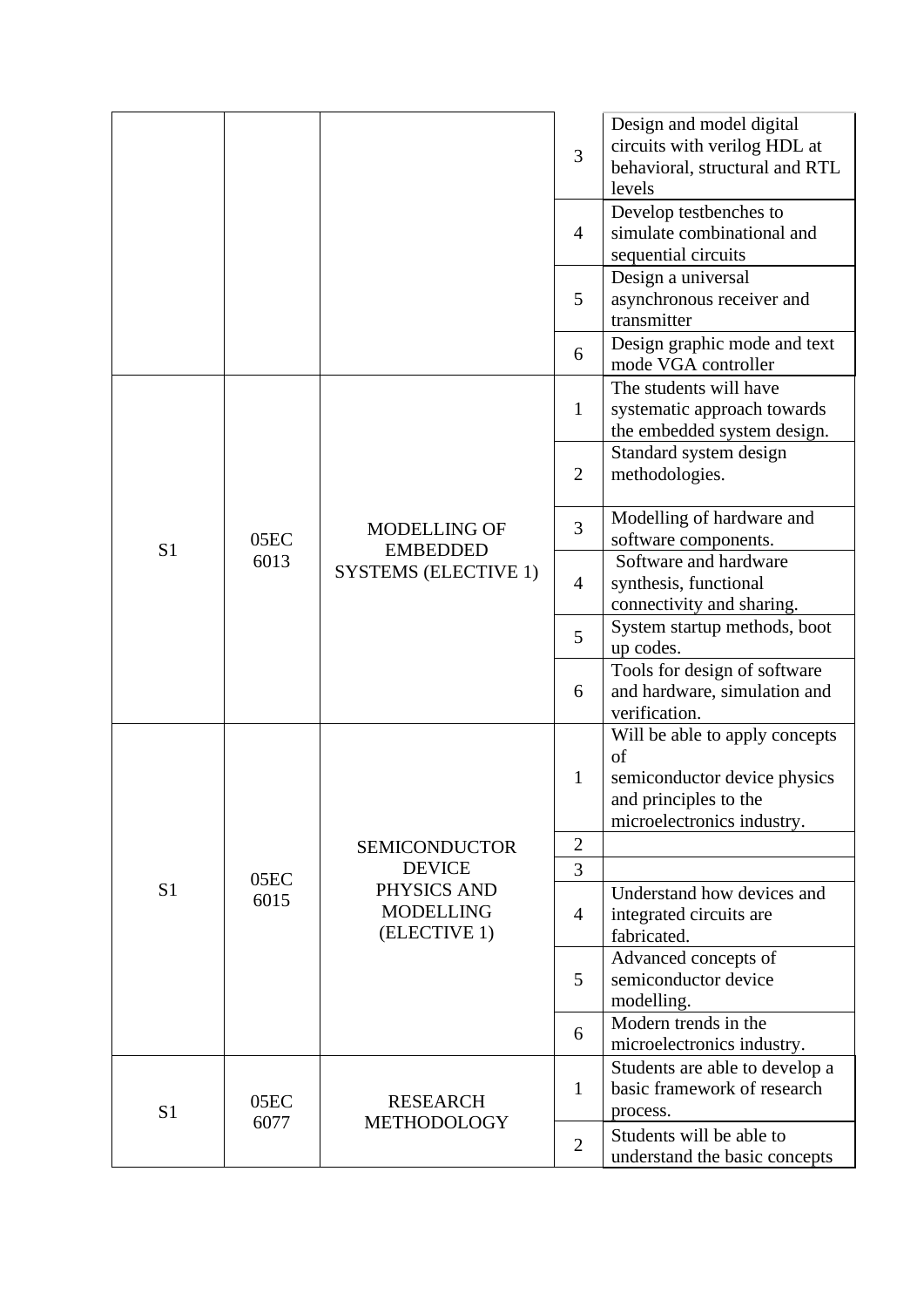|                |              |                                           |                | of research and its<br>methodologies.                      |
|----------------|--------------|-------------------------------------------|----------------|------------------------------------------------------------|
|                |              |                                           |                | Students will have knowledge                               |
|                |              |                                           | 3              | on the technical aspects of                                |
|                |              |                                           |                | executing a research study.                                |
|                |              |                                           |                | Students are able to understand                            |
|                |              |                                           | 4              | different statistical tests and<br>parameters.             |
|                |              |                                           |                | Students are able to define                                |
|                |              |                                           | 5              | appropriate research problem                               |
|                |              |                                           |                | and write a research report.                               |
|                |              |                                           |                | Students get an idea about                                 |
|                |              |                                           | 6              | descriptive and inferential                                |
|                |              |                                           |                | statistics.                                                |
|                |              |                                           | $\mathbf{1}$   | Understand the procedure<br>involved in the realization of |
|                |              |                                           |                | digital systems                                            |
|                |              |                                           |                | Design and model digital                                   |
|                |              | <b>HDL LAB</b>                            | $\overline{2}$ | circuits with Verilog HDL at                               |
|                |              |                                           |                | behavioral, structural and RTL                             |
|                | 05EC<br>6091 |                                           | 3              | levels.                                                    |
|                |              |                                           |                | Design and optimize<br>combinational and sequential        |
|                |              |                                           |                | circuits.                                                  |
| S <sub>1</sub> |              |                                           | $\overline{4}$ | Develop test benches to                                    |
|                |              |                                           |                | simulate combinational and                                 |
|                |              |                                           |                | sequential circuits.                                       |
|                |              |                                           | 5              | Understand the usage of FPGA                               |
|                |              |                                           |                | board for digital system<br>development.                   |
|                |              |                                           |                | Design and implement                                       |
|                |              |                                           | 6              | advanced systems like ADC,                                 |
|                |              |                                           |                | DAC, UART, VGA monitor                                     |
|                |              |                                           |                | interfacing etc. In FPGA board                             |
|                |              |                                           |                | Understand and design various                              |
| S <sub>2</sub> |              |                                           | 1              | types of filters using active                              |
|                |              |                                           |                | components<br>Analyse different switched                   |
|                |              |                                           | $\overline{2}$ | capacitor circuits                                         |
|                |              |                                           | 3              | Design different continuous                                |
|                | 05EC<br>6002 | <b>MIXED SIGNAL VLSI</b><br><b>DESIGN</b> |                | time and digital filters                                   |
|                |              |                                           | $\overline{4}$ | Design different data converter                            |
|                |              |                                           |                | circuits                                                   |
|                |              |                                           | 5              | Understand the concept of<br>modulators and noise impact   |
|                |              |                                           |                | Design sigmal delta convertors                             |
|                |              |                                           | 6              | and modulators                                             |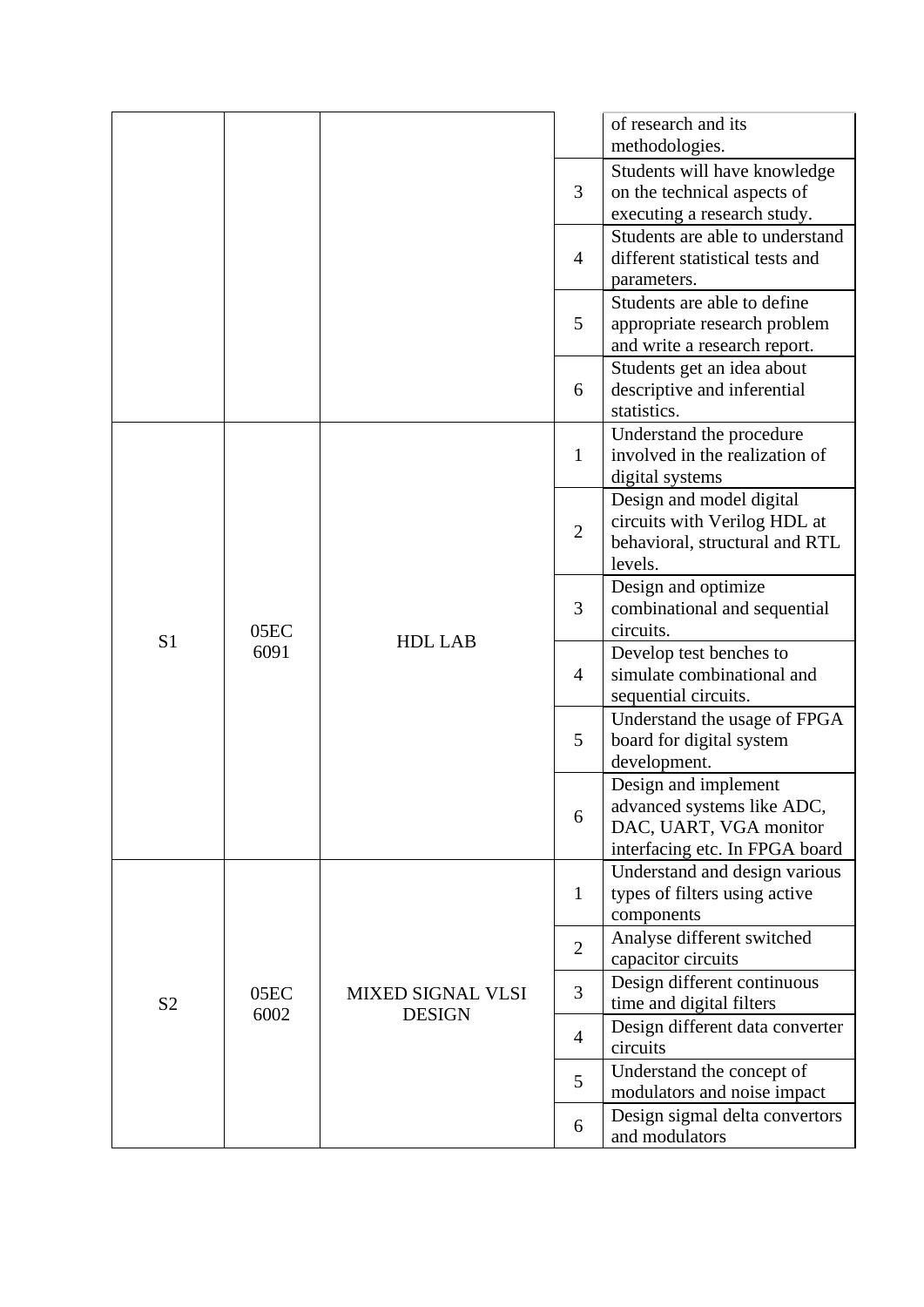|                |                  |                                                                        | $\mathbf{1}$   | Able to choose suitable<br>sensor/transducer for a given                                                         |
|----------------|------------------|------------------------------------------------------------------------|----------------|------------------------------------------------------------------------------------------------------------------|
|                |                  |                                                                        | $\overline{2}$ | physical variable.<br>Able to understand its principle<br>and characteristics.                                   |
| S <sub>2</sub> | 05 <sub>EC</sub> | <b>SENSOR</b><br><b>TECHNOLOGIES AND</b>                               | 3              | Able to design suitable signal<br>conditioning circuits for<br>sensor/transducers.                               |
|                | 6004             | <b>MEMS</b>                                                            | $\overline{4}$ | Able to design a complete<br>measurement system.                                                                 |
|                |                  |                                                                        | 5              | Able to implement a practical<br>measurement system using a<br>commercial sensor.                                |
|                |                  |                                                                        | 6              | Able to analyze the results<br>obtained from such a system                                                       |
|                |                  |                                                                        | $\mathbf{1}$   | To present the mathematical<br>model of the system.                                                              |
|                |                  | <b>EMBEDDED REAL TIME</b><br><b>SYSTEMS</b>                            | $\overline{2}$ | To develop real-time algorithm<br>for task scheduling.                                                           |
|                | 05EC<br>6006     |                                                                        | 3              | To understand the working of<br>real-time operating systems<br>and real-time database.                           |
| S <sub>2</sub> |                  |                                                                        | $\overline{4}$ | To work on design and<br>development of protocols<br>related to real-time<br>communication.                      |
|                |                  |                                                                        | 5              | To install and initialize $\mu$ c/OS-<br>H                                                                       |
|                |                  |                                                                        | 6              | To embed μc/OS-II in a real<br>time embedded system.                                                             |
|                |                  |                                                                        | 1              | Understand design techniques<br>of switching regulators                                                          |
|                |                  |                                                                        | $\overline{2}$ | Perform a complete design of a<br>switching regulator                                                            |
| S <sub>2</sub> | 05EC             | <b>DESIGN OF POWER</b><br><b>CONVERTERS</b>                            | 3              | Understand inverter system<br>Understand different PWM                                                           |
|                | 6022             | (ELECTIVE 2)                                                           | $\overline{4}$ | control techniques                                                                                               |
|                |                  |                                                                        | 5              | Optimize the performance of<br>DC to DC converters                                                               |
|                |                  |                                                                        | 6              | Design driver circuit for<br>regulators                                                                          |
| S <sub>2</sub> | 05EC<br>6024     | <b>SYSTEM</b><br><b>IDENTIFICATION AND</b><br><b>SYSTEM SIMULATION</b> | $\mathbf{1}$   | Can identify and simulate<br>static and dynamic systems.<br>The response of the<br>systems can also be analysed. |
|                |                  | (ELECTIVE 2)                                                           | $\overline{2}$ | Understand static system<br>identification methods.                                                              |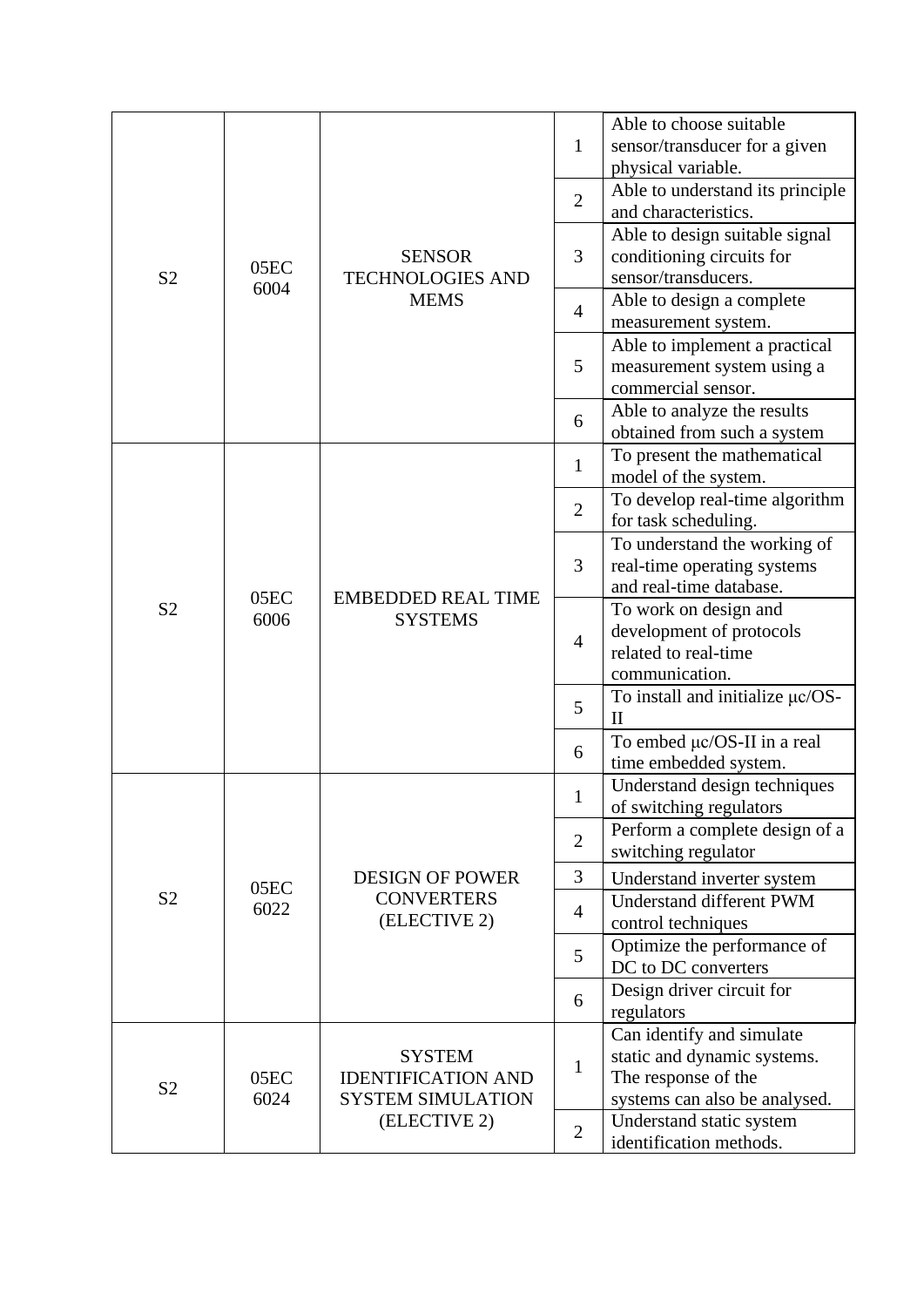|                |              |                                                          | 3              | Understand dynamic system<br>identification methods.                                                                                                                         |
|----------------|--------------|----------------------------------------------------------|----------------|------------------------------------------------------------------------------------------------------------------------------------------------------------------------------|
|                |              |                                                          | 4              | Will get an idea about<br>simulation of static and<br>dynamic systems.                                                                                                       |
|                |              |                                                          | $\mathbf{1}$   | Will get an overall idea about<br>the different process steps<br>involved in the<br>fabrication of a VLSI chip.<br>This will enable them to work<br>in fabrication industry. |
| S <sub>2</sub> | 05EC<br>6026 | <b>VLSI PROCESS</b><br><b>TECHNOLOGY</b><br>(ELECTIVE 2) | $\overline{2}$ | Understand the students about<br>the various fabrication steps<br>involved in VLSI chip<br>process technology.                                                               |
|                |              |                                                          | 3              | Idea about the precise<br>lithographic development<br>techniques and corrective<br>measures as per the design of<br>the chip.                                                |
|                |              |                                                          | 4              | Idea about the industrial<br>fabrication process steps such<br>as diffusion, deposition<br>and finishing process of VLSI<br>chip.                                            |

|                |              |                                                                           | $\mathbf{1}$   | Students will be able to design<br>chips used for battery powered<br>systems and high performance<br>circuits not exceeding power<br>limits |
|----------------|--------------|---------------------------------------------------------------------------|----------------|---------------------------------------------------------------------------------------------------------------------------------------------|
| S <sub>2</sub> | 05EC<br>6034 | <b>LOW POWER VLSI</b><br><b>DESIGN</b><br>(ELECTIVE 3)                    | $\overline{2}$ | Students will learn the need for<br>low power VLSI in detail                                                                                |
|                |              |                                                                           | 3              | Students will be able to design<br>and test low voltage CMOS                                                                                |
|                |              |                                                                           | $\overline{4}$ | Students will be able to design<br>deep submicron devices having<br>low leakage current                                                     |
|                |              |                                                                           | 5              | Students will be able to design<br>low power memories                                                                                       |
|                |              |                                                                           | 6              | Students will be able to design<br>adiabatic circuits                                                                                       |
| S <sub>2</sub> | 05EC<br>6036 | NANOMATERIALS,<br><b>STRUCTURES AND</b><br><b>DEVICES</b><br>(ELECTIVE 3) | 1              | Students will have a good<br>understanding on structure-<br>property relationships in<br>nanomaterials.                                     |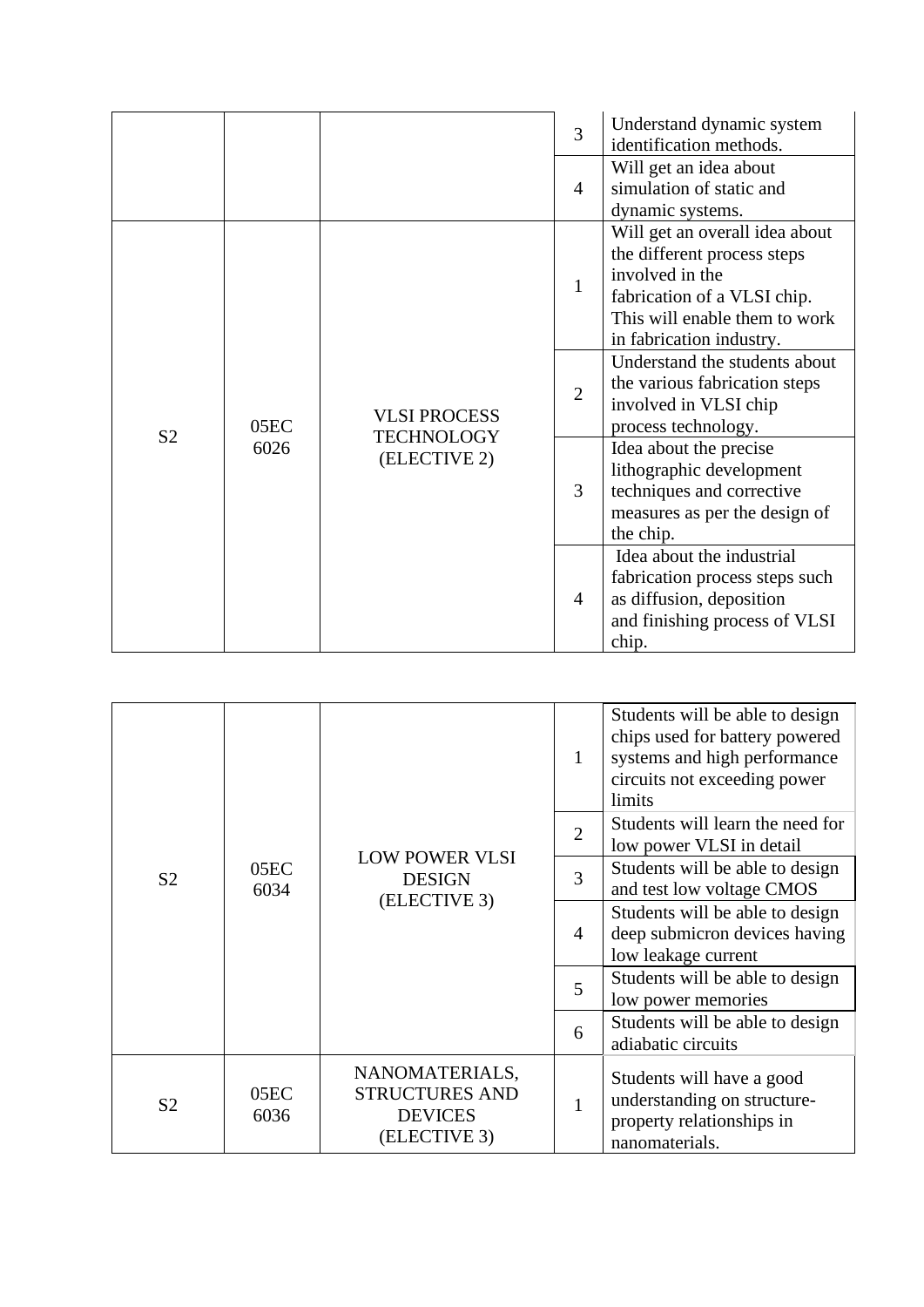|                |              |                     | $\overline{2}$ | The students will have broader<br>concepts of a technology,<br>applicable to smaller length<br>scales.                                                                                      |
|----------------|--------------|---------------------|----------------|---------------------------------------------------------------------------------------------------------------------------------------------------------------------------------------------|
|                |              |                     | 3              | The students will be able to<br>evaluate the relevance of<br>nanotechnology devices in the<br>current scenario.                                                                             |
|                |              |                     | $\mathbf{1}$   | The students will be able to<br>analyze and present<br>technological and research<br>topics more effectively.                                                                               |
|                |              |                     | $\overline{2}$ | The students will be able to<br>identify, understand and<br>discuss current and real world<br>issues.                                                                                       |
| S <sub>2</sub> | 05EC<br>6066 | <b>SEMINAR1</b>     | 3              | The students will be able to<br>develop an audience centered<br>presentation meeting concrete<br>professional objectives and<br>integrating visual aids                                     |
|                |              |                     | 4              | Enable students to deliver<br>well-rehearsed and polished<br>presentation meeting time<br>, content and interactive<br>requirement.                                                         |
|                |              |                     | 5              | Students will determine when<br>information is needed and find<br>it efficiently using a variety of<br>reference sources                                                                    |
|                |              |                     | 6              | Students will be able to<br>demonstrate an ability to<br>follow discussion, oral<br>arguments and able to<br>challenge and offer substantive<br>replies to others arguments and<br>queries. |
| S <sub>2</sub> |              |                     | $\mathbf{1}$   | Understand the hardware<br>component of an embedded<br>system                                                                                                                               |
|                | 05EC         |                     | $\overline{2}$ | Design and fabricate single<br>layer board for simple circuit                                                                                                                               |
|                | 6088         | <b>MINI PROJECT</b> | 3              | Design and fabricate four layer<br>microcontroller development<br>board                                                                                                                     |
|                |              |                     | $\overline{4}$ | Write code and debug for<br>microcontroller                                                                                                                                                 |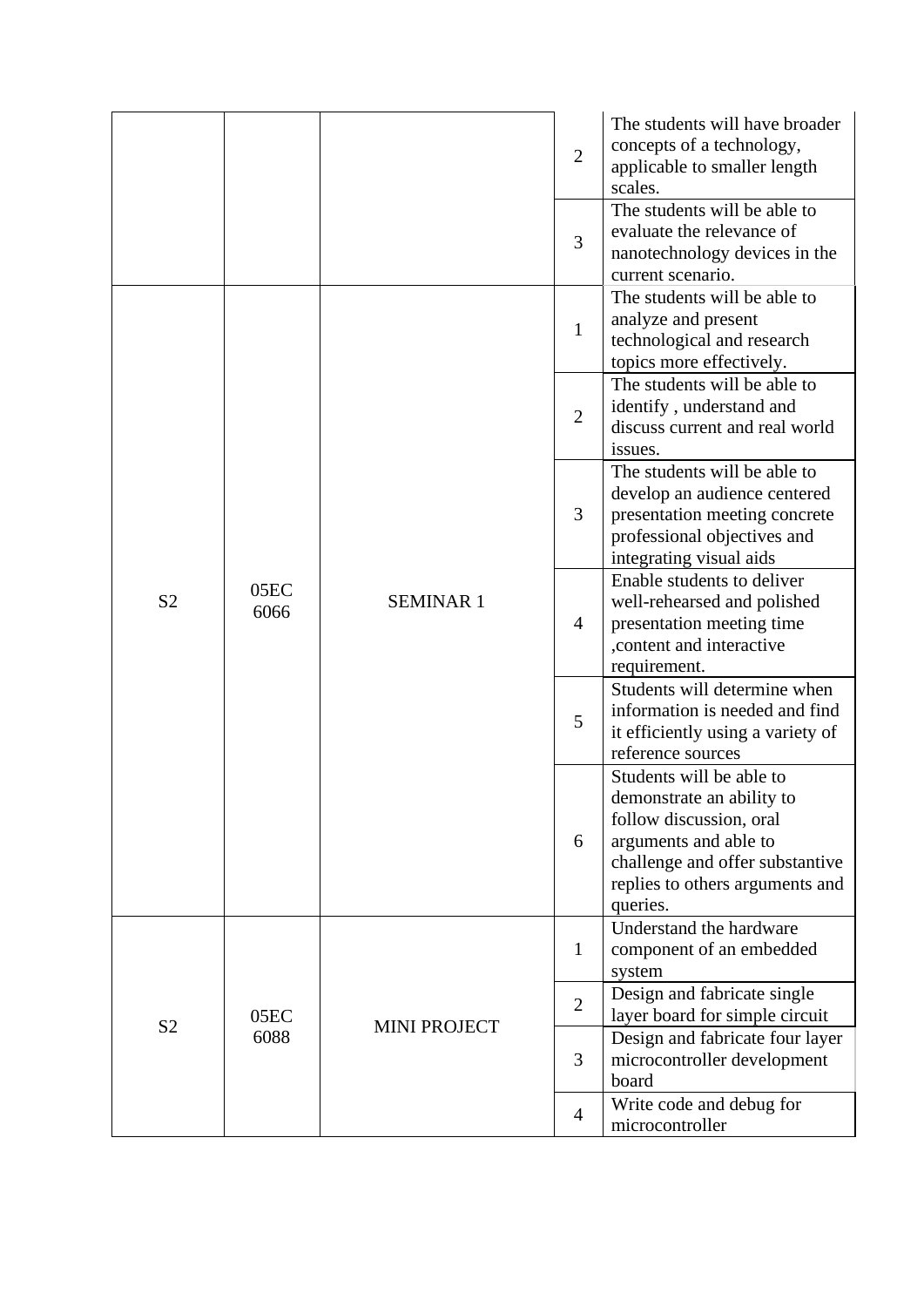|                |              |                                                                | 5              | Able to do real time testing of<br>embedded systems using<br>processors                                                                                                   |
|----------------|--------------|----------------------------------------------------------------|----------------|---------------------------------------------------------------------------------------------------------------------------------------------------------------------------|
|                |              |                                                                | 6              | Implement an embedded<br>system                                                                                                                                           |
|                |              |                                                                | $\mathbf{1}$   | <b>Understand ARM</b><br>microcontroller and its features<br>using manufacturer datasheet.                                                                                |
|                |              |                                                                | $\overline{2}$ | Develop knowledge about<br>schematics and layout of ARM<br>development board.                                                                                             |
|                |              |                                                                | 3              | Familiarize LPC Xpresso<br>software for coding.                                                                                                                           |
| S <sub>2</sub> | 05EC<br>6092 | <b>EMBEDDED SYSTEMS</b><br>LAB                                 | 4              | Configuration and testing<br>GPIO as both input and output<br>pins.                                                                                                       |
|                |              |                                                                | 5              | Configuration and testing of<br>GPIO, ADC, DAC, RTC of<br>ARM microcontroller.                                                                                            |
|                |              |                                                                | 6              | Configuration and testing of<br>peripherals like SPI, UART,<br><b>PWM</b> of ARM<br>microcontroller.                                                                      |
|                |              |                                                                | 1              | The students would gain<br>enough knowledge to<br>understand the concept of EMI<br>/ EMC related to product<br>design & development.                                      |
| S <sub>3</sub> | 05EC<br>7041 | <b>ELECTROMAGNETIC</b><br><b>COMPATIBILITY</b><br>(ELECTIVE 4) | $\overline{2}$ | Students shall be able to<br>analyze the different EM<br>coupling principles and its<br>impact on performance of<br>electronic system.                                    |
|                |              |                                                                | 3              | Students would know how to<br>bring down the<br>electromagnetic interference<br>highlighting the concepts of<br>both susceptibility and<br>immunity                       |
|                |              |                                                                | $\overline{4}$ | The students will be able to<br>analyze various EM<br>compatibility issues with<br>regard to the design of pcbs<br>and ways to improve the<br>overall system performance. |
|                |              |                                                                | 5              | The students will be able<br>design bypassing and<br>decoupling for power and<br>ground planes, components,                                                               |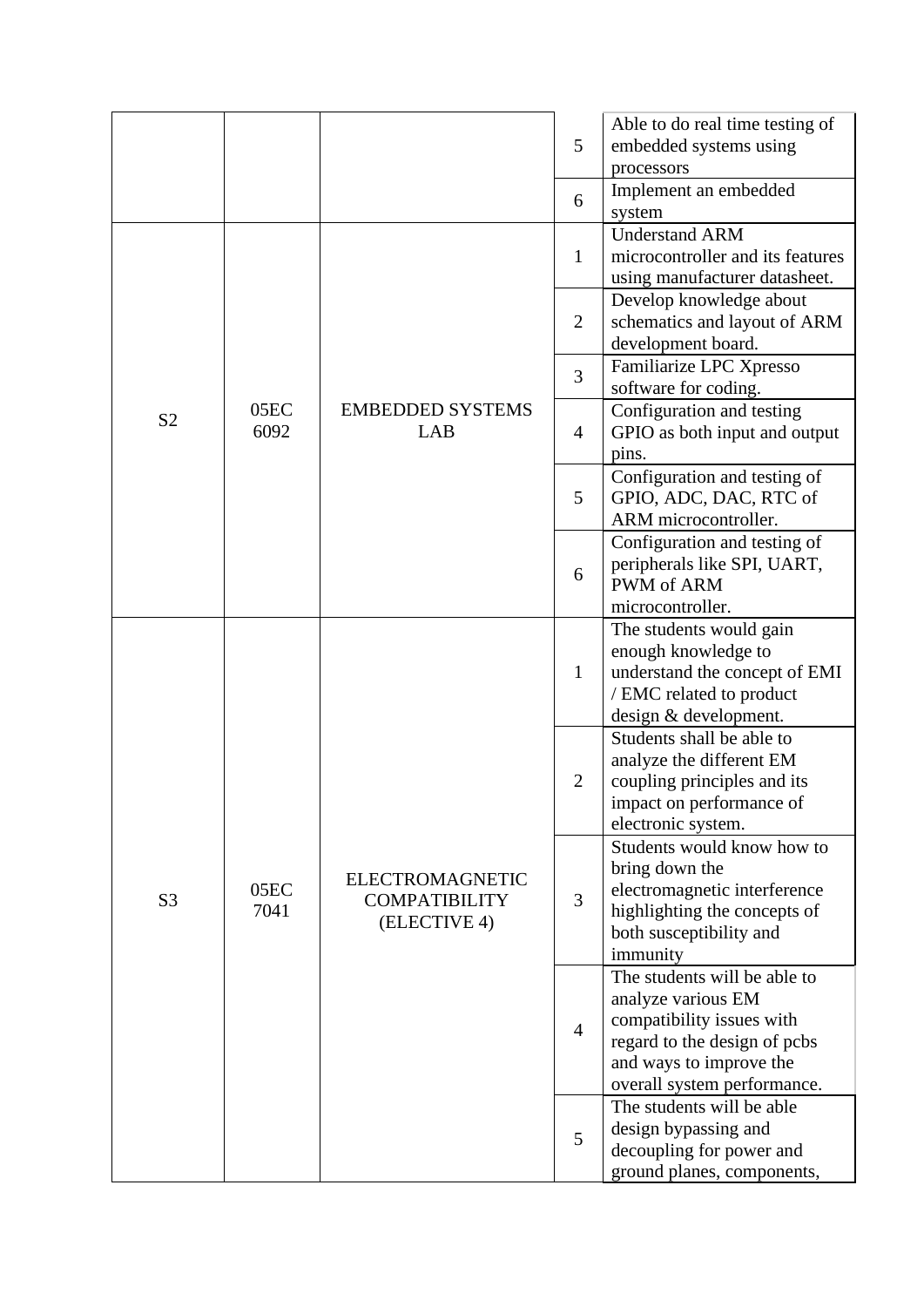|                |              |                                                         |                 | and internal power connection<br>in high-frequency systems.                                                                                                                                                                             |
|----------------|--------------|---------------------------------------------------------|-----------------|-----------------------------------------------------------------------------------------------------------------------------------------------------------------------------------------------------------------------------------------|
|                |              |                                                         | 6               | Students will be able to<br>analyze Real-world EMC<br>design constraints and make<br>appropriate tradeoffs to<br>achieve the most cost-effective<br>design that meets EMI<br>standards.                                                 |
|                |              |                                                         | $\mathbf{1}$    | Students will be able to apply<br>VLSI design methodology for<br>signal processing systems.                                                                                                                                             |
|                |              |                                                         | 2               | Students will be familiar with<br>VLSI algorithms and<br>architectures for DSP.                                                                                                                                                         |
| S <sub>3</sub> | 05EC<br>7045 | <b>VLSI SIGNAL</b><br><b>PROCESSING</b><br>(ELECTIVE 4) | 3               | Hands on experience on VLSI<br>algorithm transforms including<br>retiming, pipelining and<br>parallel processing,<br>folding/unfolding, algebraic<br>transforms, relaxed look-ahead<br>transforms, and dynamic<br>algorithm transforms. |
|                |              |                                                         | $\overline{4}$  | Be familiar with fault-tolerant<br>signal processing.                                                                                                                                                                                   |
|                |              |                                                         | 5               | Be familiar with outer receiver<br>VLSI design techniques.                                                                                                                                                                              |
|                |              |                                                         | 6               | The students will be familiar<br>with systolic architectures for<br>DSP.                                                                                                                                                                |
|                |              |                                                         | $7\phantom{.0}$ | The students will be familiar<br>with asynchronous and wave<br>pipelines, scaling and roundoff<br>noise issues and their impact<br>on performance.                                                                                      |
|                |              |                                                         | 1               | Understand basics of various<br>protocols involved in<br>embedded networking                                                                                                                                                            |
| S <sub>3</sub> |              |                                                         | $\overline{2}$  | Understand CAN protocol                                                                                                                                                                                                                 |
|                | 05EC<br>7055 | <b>EMBEDDED</b><br><b>NETWORKING</b>                    | 3               | Understand the basics of SPI<br>protocol                                                                                                                                                                                                |
|                |              | (ELECTIVE 5)                                            | $\overline{4}$  | Aware of I2C protocol                                                                                                                                                                                                                   |
|                |              |                                                         | 5               | Analyse the TCP/IP protocol                                                                                                                                                                                                             |
|                |              |                                                         | 6               | Analyze the working of zigbee<br>protocol                                                                                                                                                                                               |